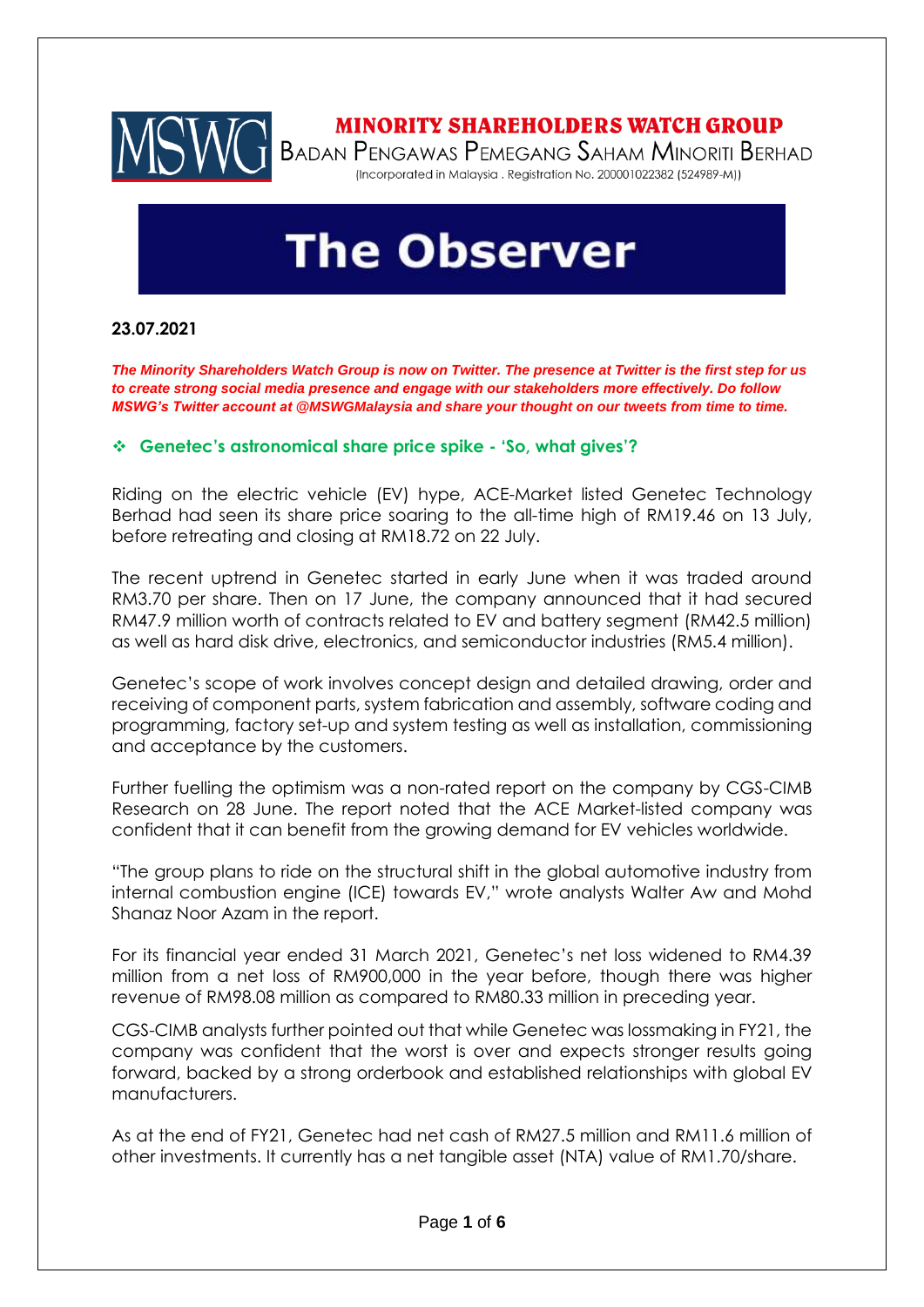### **UMA query**

The astronomical rise in Genetec's share price had caught the attention of Bursa Malaysia.

On 13 July, it was slapped with an unusual market activity (UMA) query by Bursa Malaysia – the day it hit an all-time high of RM19.46.

In its response to Bursa Malaysia's query on the same day, Genetec said it is unaware of any specific reason behind the unusual trading of its shares apart from its recent announcement on 17 June in relation to the new orders it secured.

"As at the date of this announcement, there is no corporate development in relation to the group's business and affairs that have not been previously announced which may account for the trading activity, including those in the stage of negotiation/discussion," noted Genetec.

It added that it was not aware of any rumour, report or any other possible explanation for the spike in trading activity, adding that its board confirmed that the company was in compliance with the ACE Market Listing Rules on immediate disclosure obligations.

This is the second time Genetec received a UMA query from the exchange this year. The first one was issued on 18 January.

#### **Conclusion**

Bursa Malaysia generally expresses its concern by raising UMA queries on listed issuers whose stock prices are scaling to dizzying heights without well-grounded reasons.

This concern is generally accentuated when the company replies that they are not aware of any reasons which could warrant the substantial surge in price and/or volume. Such replies are pieces of information that minority shareholders should consider when making their informed investment decisions. The anecdotal question that minority shareholders should ask themselves is - 'So, what gives?'.

For Genetec, minority shareholders may wish to consider whether the industry prospects (especially the EV prospects), and the resultant potential financial performance, warrant such optimism and astronomical rise in share price within the short time span.

Interestingly, the company's largest shareholder and co-founder, Chen Khai Voon has been mopping up Genetec shares from the open market – upping his direct stake from 11.02% on 1 July to 12.155% as of 22 July. He also holds a 7.1% indirect stake in the company.

MSWG would like to remind minority shareholders to exercise due diligence, given that Genetec's stock price has skyrocketed 406% between its closing price of RM3.70 on May 31 and RM18.72 at the time of writing (22 July).

Our mantra of informed investment decision making continues to be relevant.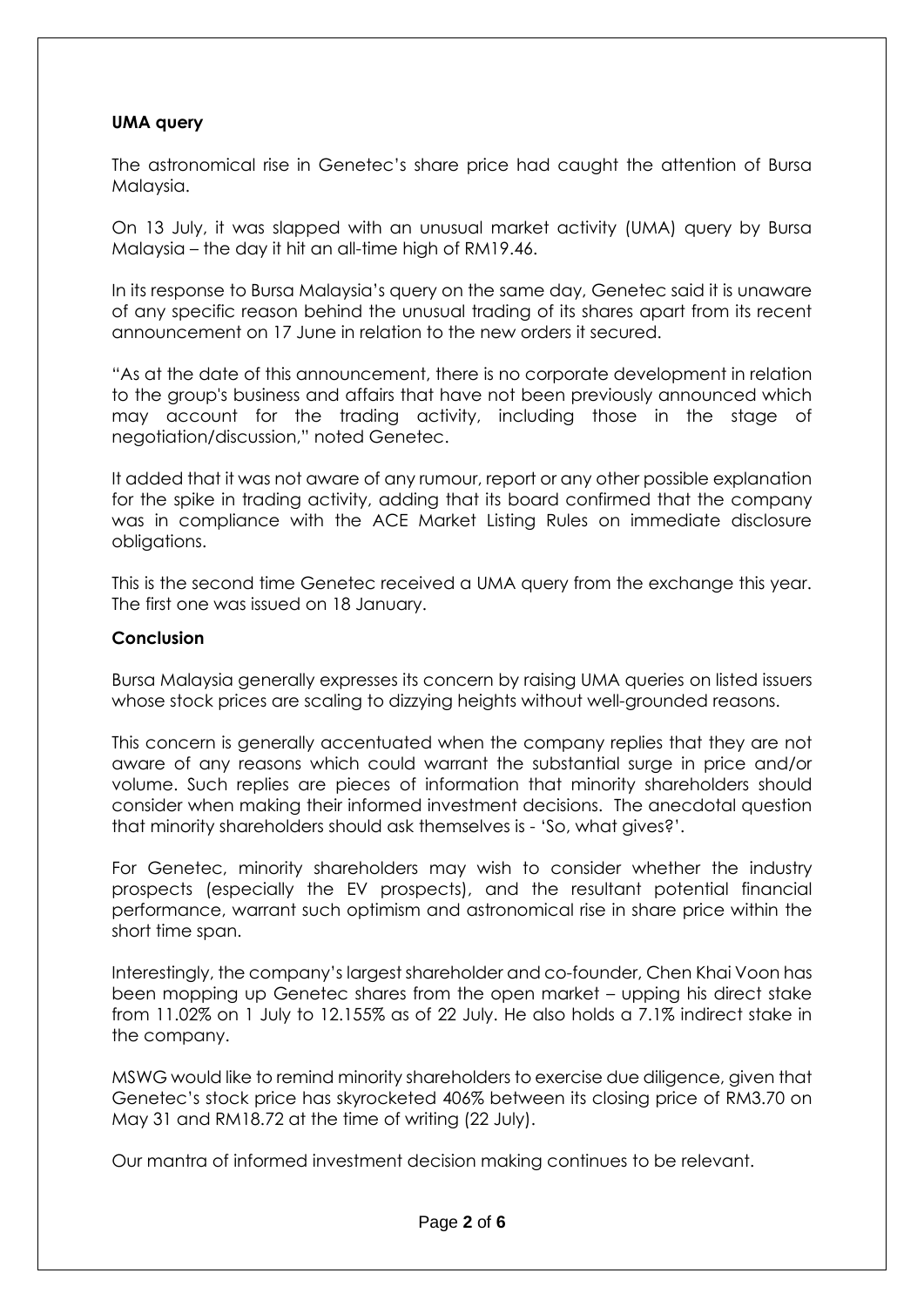## **MSWG AGM/EGM Weekly Watch 26 – 30 July 2021**

For this week, the following are the AGMs/EGMs of companies which are in the Minority Shareholders Watch Group's (MSWG) watch list.

The summary of points of interest is highlighted here, while the details of the questions to the companies can be obtained via MSWG's website at [www.mswg.org.my.](http://www.mswg.org.my/)

| Date & Time                | Company                             | Quick-take                                                                                                                                                                                                                                                                                                                                                                                                                                                                                                                                     |
|----------------------------|-------------------------------------|------------------------------------------------------------------------------------------------------------------------------------------------------------------------------------------------------------------------------------------------------------------------------------------------------------------------------------------------------------------------------------------------------------------------------------------------------------------------------------------------------------------------------------------------|
| 26.07.21 (Mon)<br>10.00 am | <b>CYL Corporation Bhd</b><br>(AGM) | Notwithstanding a marginal<br>decline in revenue to RM41.34<br>FY2021,<br>million<br>for<br><b>CYL</b><br>recorded significantly higher<br>net profit of RM1.6 million<br>during the year as compared<br>to RM158,092 in FY2020 due to<br>lower resin prices throughout<br>FY2021.                                                                                                                                                                                                                                                             |
| 27.07.21 (Tue)<br>10.00 am | Sapura Energy Bhd<br>(AGM)          | Sapura Energy recorded a net<br>RM160.9 million in<br>loss of<br>FY2021, a significant reduction<br>from the net loss of RM4.6<br>billion posted in FY2020.<br>Its revenue declined 17% year-<br>to<br>RM5.3<br>billion<br>on-year<br>compared to the RM6.4 billion<br>recorded in FY2020. This is<br>reflective of the pandemic's<br>disruptive<br>impact<br>the<br>on<br>Group's business,<br>following<br>shocks to the oil<br>and gas<br>market<br>and<br>radical<br>adjustments to the industry's<br>standard<br>operating<br>procedures. |
| 28.07.21 (Wed)<br>10.00 am | Systech Bhd<br>(AGM)                | Systech's revenue decreased<br>y-o-y by 19% to RM22.8 million<br>in FY2021 (FY2020:<br>RM28.1<br>million) mainly due<br>to<br>the<br>softening market within the<br>segment<br>Оf<br>e-Business<br>solutions<br>and<br>e-Logistics<br>solutions.<br>However,<br>the<br>decrease was cushioned by<br>the higher revenue from the<br>CyberSecurity solutions and<br>services segment.                                                                                                                                                            |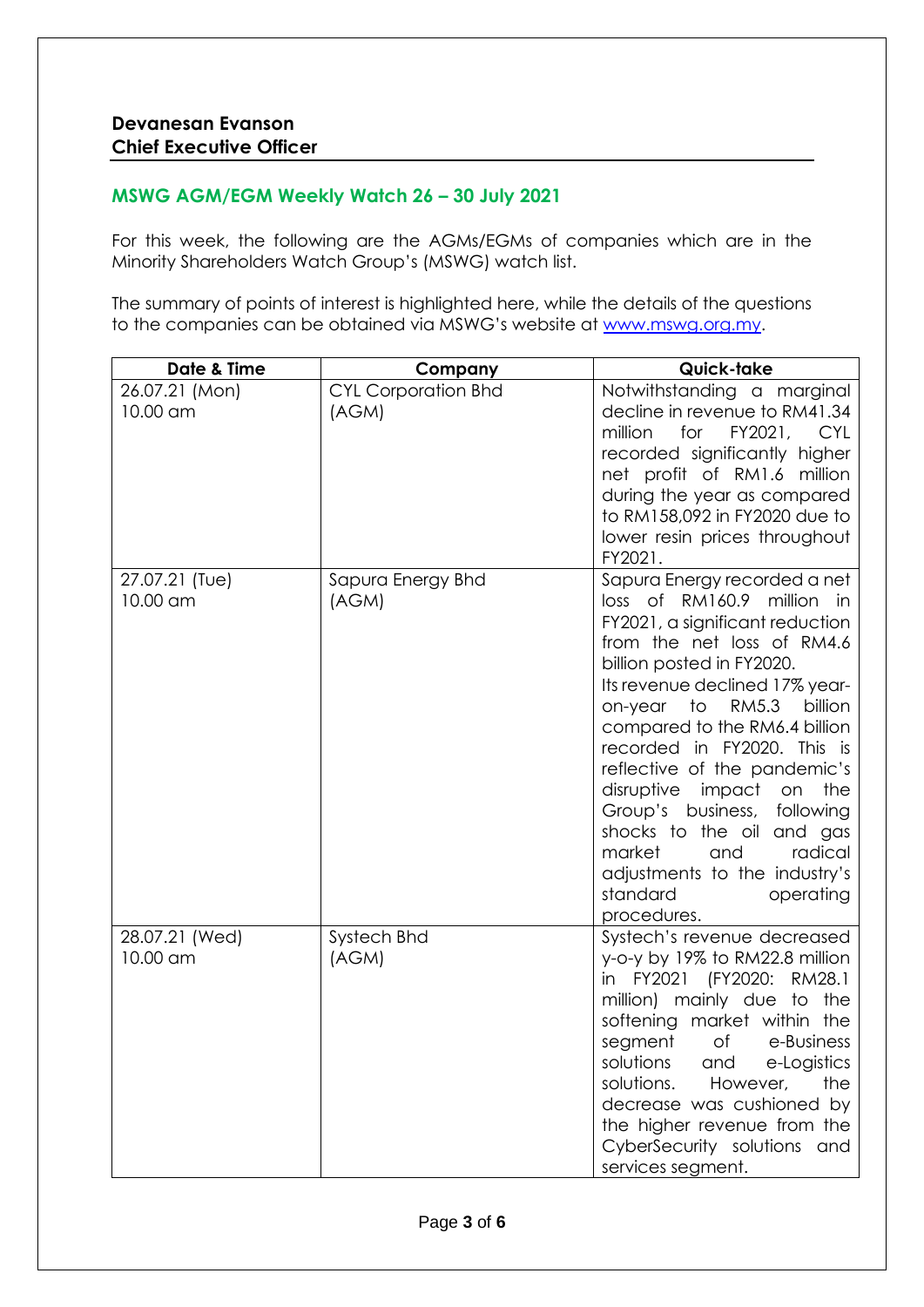|                             |                                    | It recorded a loss of RM0.4<br>million in FY2021 as opposed<br>to a profit of RM0.2 million in<br>FY2020.<br><b>The</b><br>Covid-19<br>continues<br>pandemic<br>to<br>impact the Group's business.<br>Nevertheless, the Group sees<br>strong potential growth in<br>CyberSecurity<br>solutions<br>segment as more businesses<br>are aware of the importance<br>of cyber security measures.                                                   |
|-----------------------------|------------------------------------|----------------------------------------------------------------------------------------------------------------------------------------------------------------------------------------------------------------------------------------------------------------------------------------------------------------------------------------------------------------------------------------------------------------------------------------------|
| 28.07.21 (Wed)<br>02.00 pm  | Crescendo Corporation Bhd<br>(AGM) | Crescendo's revenue<br>for<br>FY2021 stood at RM223 million<br>resulting in a net profit of RM27<br>million. The Group's current<br>financial<br>performance<br>reflected the resilience and<br>adaptability of our businesses<br>during a challenging year.                                                                                                                                                                                 |
| 29.07.21 (Thur)<br>11.00 am | Tiger Synergy Bhd<br>(EGM)         | The proceeds to be raised<br>from the Proposed Rights Issue<br>with Warrants are intended to<br>be utilised mainly for funding<br>existing<br>future<br>for<br>and<br>property<br>development<br>projects<br>the<br>of<br>Group,<br>repayment of borrowings and<br>working capital.                                                                                                                                                          |
| 30.07.21 (Fri)<br>11.00 am  | <b>SWS Capital Bhd</b><br>(EGM)    | SWS is planning to undertake a<br>private<br>placement<br>after<br>completing a placement in<br>February. The bulk of the<br>proceeds from the proposed<br>private placement will<br>be<br>utilised to pare down its debts.<br>The Company should consider<br>to be more productive with<br>proceeds<br>the<br>the<br>of<br>placement such as utilising<br>the funds for ventures that will<br>enhance<br>the<br>Company's<br>profitability. |

| One of the points of interest to be raised: |                                                                                                                                                                        |  |
|---------------------------------------------|------------------------------------------------------------------------------------------------------------------------------------------------------------------------|--|
| Company                                     | <b>Points/Issues to Be Raised</b>                                                                                                                                      |  |
| <b>CYL Corporation Bhd</b><br>(AGM)         | CYL recorded higher net profit of RM1.6 million in FY2021 as<br>compared to net profit of RM158,092 in FY20202, mainly due<br>to lower resin prices throughout FY2021. |  |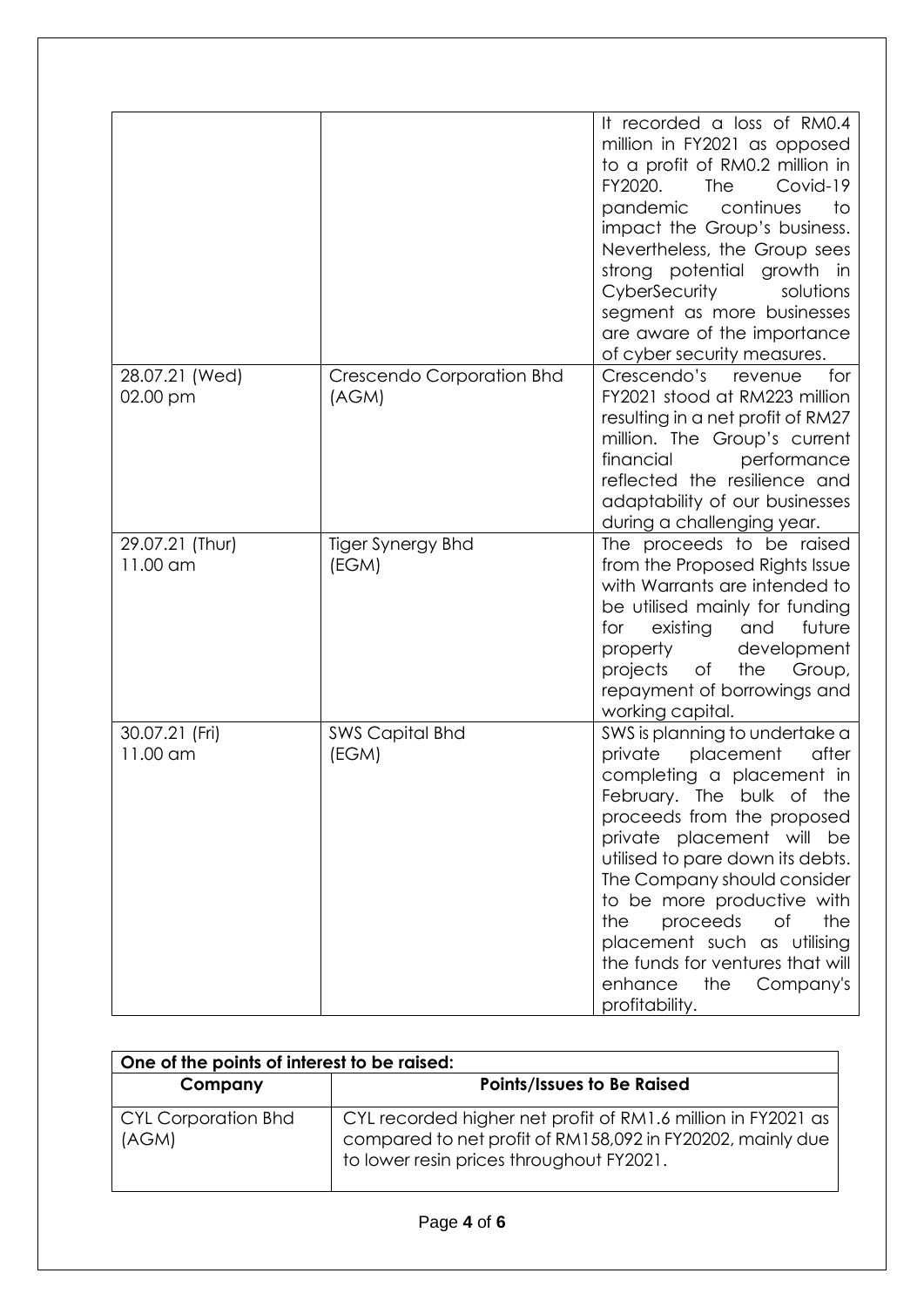|                                              | What is the outlook for resin prices in FY2022? How will the<br>Group manage the fluctuation in raw material prices? Does<br>CYL hedge its exposure towards resin?                                                                                                                                                                                        |
|----------------------------------------------|-----------------------------------------------------------------------------------------------------------------------------------------------------------------------------------------------------------------------------------------------------------------------------------------------------------------------------------------------------------|
| Sapura Energy Bhd<br>(AGM)                   | The Acceleration Programme aims to generate savings<br>valued at RM1.3 billion, of which more than half has been<br>implemented to date. (Page 16 of AR)                                                                                                                                                                                                  |
|                                              | a) What is the balance of savings to be generated? When<br>does the Company target to generate this balance of<br>savings?                                                                                                                                                                                                                                |
|                                              | b) Please provide details of savings of RM430 million from<br>the balance of RM0.65 billion which the Group has<br>achieved as at April 2021?                                                                                                                                                                                                             |
|                                              | c) Will the Group be able to return to profitability with the<br>savings of the RM1.3 billion? If yes, by when?                                                                                                                                                                                                                                           |
| Systech Bhd<br>(AGM)                         | On 20 September 2016, SysArmy Sdn. Bhd. was awarded<br>the MSC Malaysia Status and is entitled to enjoy tax<br>exemption of 100% for its statutory income derived from its<br>MSC Malaysia Qualifying Activities under the Promotion of<br>Investment Act, 1986 for a period of five (5) years until 19<br>September 2021 (Note 30, page 81 of AR2021).   |
|                                              | a) What is the possibility of SysArmy Sdn. Bhd. receiving an<br>extension for its MSC Malaysia Status?                                                                                                                                                                                                                                                    |
|                                              | b) Given that CyberSecurity business carried out by<br>SysArmy Group became the lead segment with 42%<br>contribution of revenue and RM1.5 million profit to the<br>Group in FY2021 (pages 6&70 of AR2021), to what extent<br>will the upcoming expiration of SysArmy Sdn. Bhd.'s MSC<br>Malaysia Status impact the Group's bottom line going<br>forward? |
| Crescendo Corporation<br><b>Bhd</b><br>(AGM) | The Group remains cautious in its properties' launches and<br>will seek to adapt, strategise and seize opportunities from<br>whatever the future property market environment may<br>bring. (Page 25 of AR)                                                                                                                                                |
|                                              | a) What were the property launches in FY2021 and the<br>Gross Development Value of each property project?                                                                                                                                                                                                                                                 |
|                                              | b) Is the Group looking to increase its landbank? What are<br>the potential locations the Group is looking at?                                                                                                                                                                                                                                            |
| Tiger Synergy Bhd<br>(EGM)                   | The Company is now proposing a rights issue of shares of 3<br>new shares for every 4 shares held at an issue price to be<br>determined later together with 3 free warrants for every 4<br>shares held. The Company expects to raise RM12 million<br>from the rights issue.                                                                                |